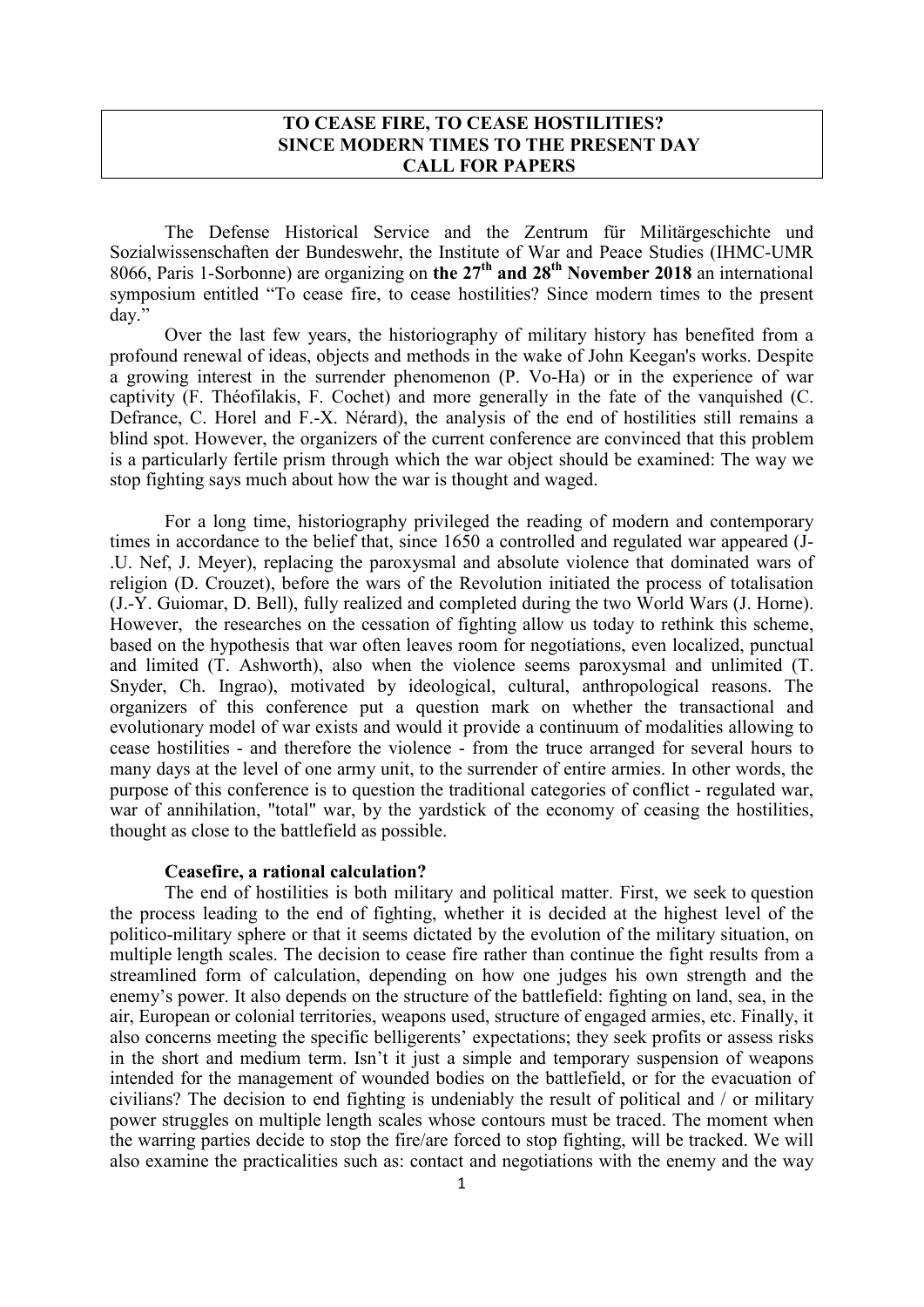to proceed it. We will be particularly attentive to the figure of the mediator: diplomats, interpreters, civil and spiritual authorities, etc.

### Actors, obedience/disobedience

One of the conference's aims is to follow different sides involved in the decision to ceasing the fighting, or on the contrary, to follow those who refuse it. These issues will be considered at all scales, from ministerial offices and central staffs, commanding theaters to the soldiers themselves, to local communities near the front. What are their margins of maneuver? The multiplicity of actors with divergent interests is not without consequence on the form of the ceasefire. This can be imposed from above, but the pressure for negotiation can also emerge from the battlefield itself, when the contact executives decide to spare their men or when the soldiers cannot/want to fight more. It is thus a question of using the motivations of fighters who wish to cease fire against the orders, or on the contrary refuse the ceasefire in spite of these. The analysis of the cessation of fighting allows us also to question the authority relationship as well as obedience/disobedience in armed forces. We will also discuss the way the one that decides to surrender is perceived basing our observations on military culture.

#### Violations and negotiations

It is our goal to take a closer look at the way the cessation of fighting is executed. It will be necessary to understand finely the process of ending the fights through the prism of deployed rituals. We will trace the implementation temporality of this process, possible local resistance, and the respect of the engagements taken, or, on the contrary, violations committed. Finally, planning the fate of vanquishing/wounded/prisoners' is an important aspect of this analysis focused primarily on the cessation of fighting, it says a lot about the nature of the war itself. Far from being solely and always the result of deployment of unlimited violence, or of the savagery, violations committed against the vanquished sides may also be a matter of transactional violence, based on the logic of reciprocity and reprisals.

## Shared rules and code of honor

This conference aims to question in a diachronic and comparative perspective, norms and practices - legal, social and cultural - regulating a possible ceasefire. This choice - or this non-choice - embraces a broad repertoire of actions, evolving since the Ancien Régime and in the memory of the past. What other options are legally, militarily, culturally possible, and how? It will be an opportunity to look again at the nature of relevant wars in the light of cessation of fighting. Do we understand the fundamental differences between civil war, "total" war, colonial conquest war? The end of fighting depends certainly on an economy of means, but also on the way one represents itself and qualifies the enemy. How do these dimensions articulate?

In summary, the information is presented under the following headings:

- Process of taking the decision and the concrete terms on the implementation of the cessation of fighting
- Civilian and military actors and their room for maneuver
- Cessation of fighting, transgressions and violence

Papers can be submitted in French or English. Languages for the symposium will be French and English. Please send us a  $500$ -word abstract and a short bio by July  $1<sup>st</sup>$ , 2018. Accepted speakers will be notified by **July 15<sup>th</sup>**, 2018.